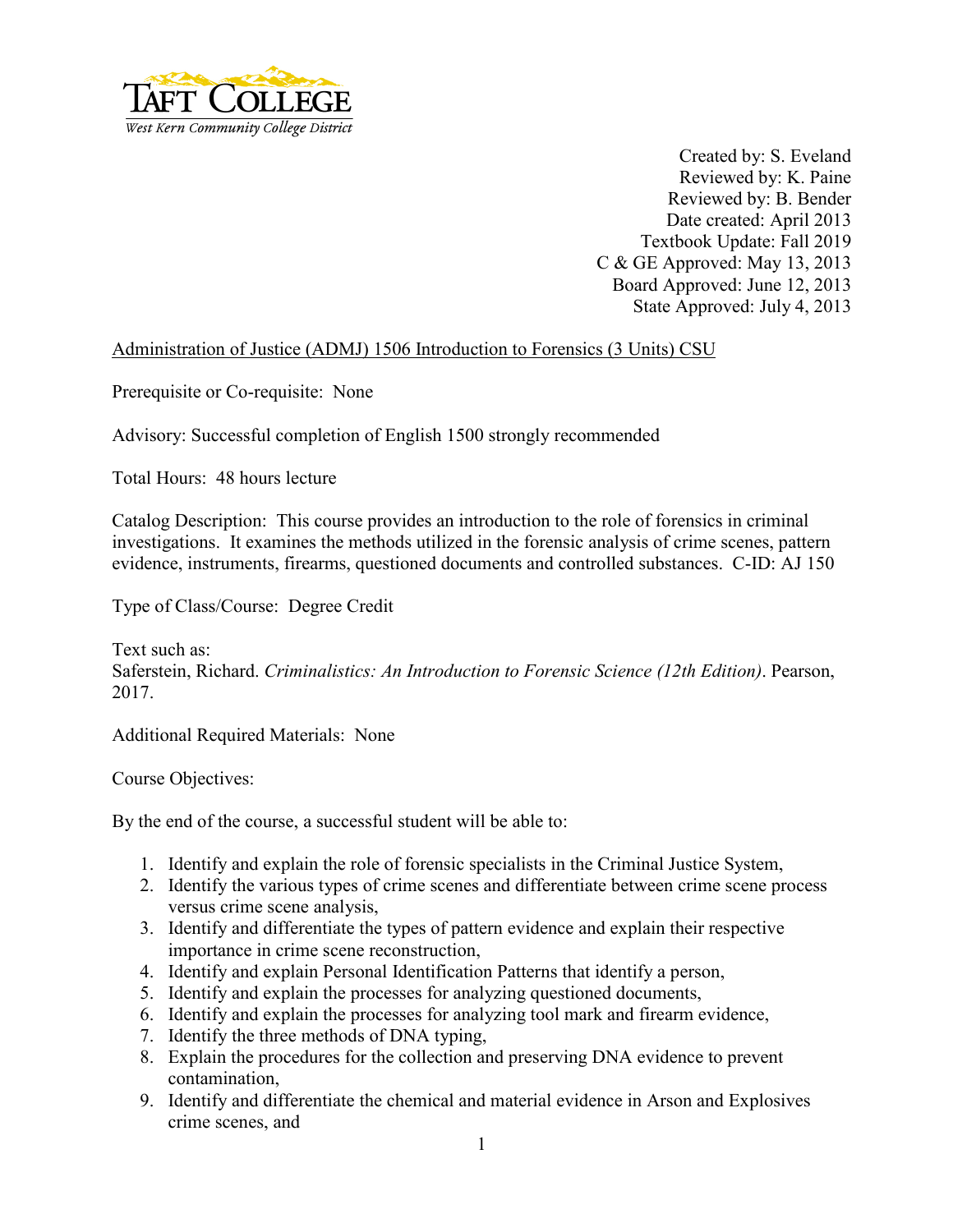

10. Identify and Differentiate depressant, stimulant, hallucinogen, and narcotic substances and explain the methods of analyzing each type of substance in a forensic laboratory.

Course Scope and Content:<br>Unit I Role of Fore

Role of Forensic Science in the Criminal Justice System

- A. History of forensic science
- B. Current role of forensics in the criminal justice system
- C. Types of forensics
- D. Preparation for working in forensic science
- Unit II The Crime Scene
	- A. Types of crime scenes
	- B. Crime scene analysis
	- C. Crime scene processing
	- D. Crime scene processing versus analysis
	- E. Crime scene advanced technology crime scene reconstruction

## Unit III Analysis of Pattern Evidence in Investigations

- A. Types of pattern evidence
- B. Use of pattern evidence in crime scene reconstruction
- C. Pattern evidence
	- a. blood spatter patterns
	- b. glass fracture patterns
	- c. track and trail patterns
	- d. tire and skid mark patterns
	- e. clothing and article or object patterns
	- f. gunshot residue patterns
	- g. projectile trajectory patterns
	- h. fire burn patterns
- D. Physical pattern evidence
- E. Classification of physical patterns
- F. General principles in physical pattern comparisons
	- a. impression and striation marks
	- b. footwear, tire and other impressions
	- c. weapon, tool and object marks
- G. Trace and transfer evidence

## Unit IV Principles of Fingerprint Identification

- A. Personal Identification Patterns (PIP)
- B. Fingerprint processing
	- a. collection and preservation of fingerprints
	- b. classification
	- c. comparison
- C. Other Personal Identification Patterns (PIP) processing
	- a. collection and preservation
	- b. classification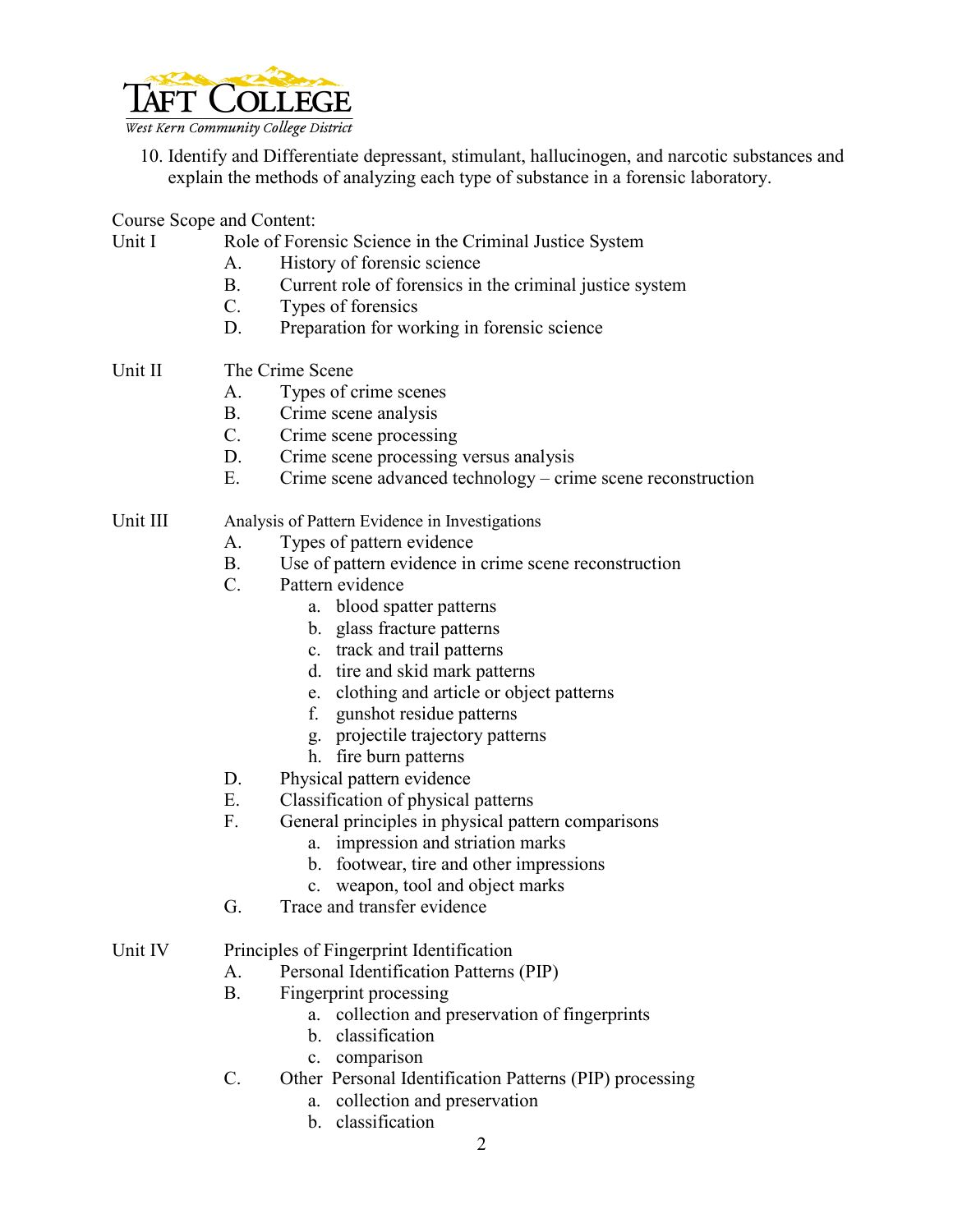

c. comparison

| Unit V    |                                                | Analysis of Document Evidence                                       |
|-----------|------------------------------------------------|---------------------------------------------------------------------|
|           | A.                                             | Types of questioned documents                                       |
|           | B <sub>r</sub>                                 | Processes for analyzing questioned documents                        |
|           |                                                | handwriting comparison<br>a.                                        |
|           |                                                | non-handwriting document examination<br>b.                          |
|           | $C_{\cdot}$                                    | Recognition, collection, and preservation of document evidence      |
| Unit VI   | Firearms and Tool Mark Analysis                |                                                                     |
|           | A.                                             | Processes for analyzing tool mark and firearm evidence              |
|           | $B_{\cdot}$                                    | Tool mark definition                                                |
|           | C.                                             | Firearms examination                                                |
|           | D.                                             | Firearms evidence examination                                       |
|           | E.                                             | Firearms evidence for reconstruction                                |
| Unit VII  |                                                | Collection, Preservation and Analysis of DNA Evidence               |
|           | A.                                             | Current DNA typing methods                                          |
|           | <b>B</b> .                                     | Collection and preservation of biological evidence for DNA typing   |
|           | $C_{\cdot}$                                    | DNA Analysis and Typing                                             |
|           |                                                | a. genetics, inheritance, and genetic markers                       |
|           |                                                | b. nuclear DNA                                                      |
|           |                                                | mitochondrial DNA<br>$c_{-}$                                        |
|           | D.                                             | Databasing and CODIS                                                |
|           | E.                                             | Strengths, limitations, promises and hype                           |
| Unit VIII | Arson and Explosives Evidence                  |                                                                     |
|           | A.                                             | Arson and explosives                                                |
|           | <b>B.</b>                                      | Forensic evidence                                                   |
|           |                                                | chemical<br>a.                                                      |
|           |                                                | b. material                                                         |
|           | $C_{\cdot}$                                    | Understanding combustion                                            |
|           | D.                                             | Investigating suspicious fires                                      |
|           | Ε.                                             | Recovery of ignitable liquid residue from suspicious fire scenes    |
|           | F.                                             | Laboratory analysis of debris and other samples                     |
|           | G.                                             | Characteristics of explosives and explosions                        |
| Unit IX   | <b>Types of Controlled Substances Evidence</b> |                                                                     |
|           | А.                                             | Types of controlled substances                                      |
|           |                                                | depressant<br>a.                                                    |
|           |                                                | stimulant<br>$\mathbf{b}$ .                                         |
|           |                                                | hallucinogen<br>c.                                                  |
|           |                                                | narcotic<br>$d_{-}$                                                 |
|           | <b>B.</b>                                      | Analysis methods for controlled substances in a forensic laboratory |
|           |                                                | depressant<br>a.                                                    |
|           |                                                | stimulant<br>$b_{\cdot}$                                            |
|           |                                                | hallucinogen<br>$\mathbf{c}$ .                                      |